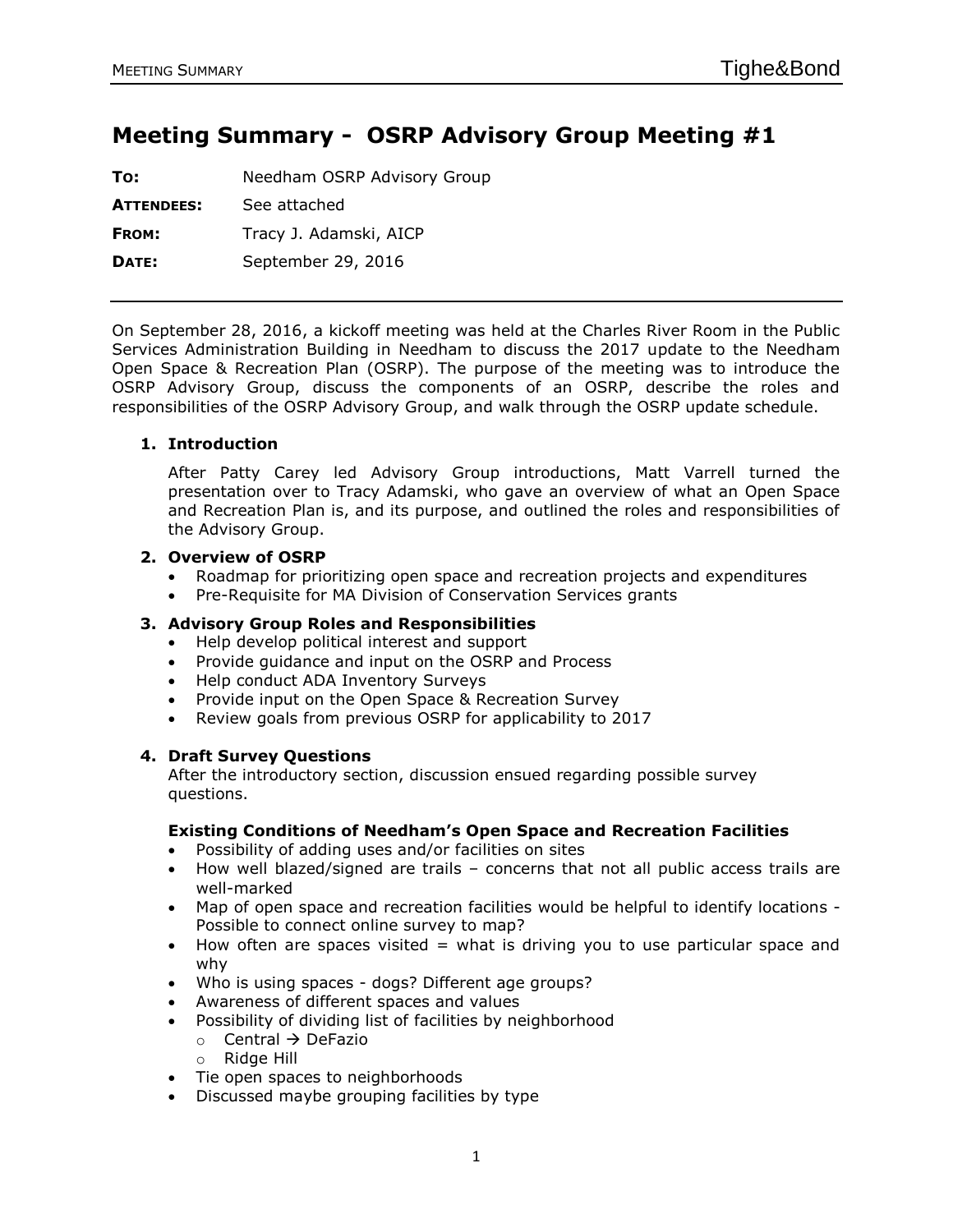- Maybe ask about 3 or 4 used most frequently
- Public education needed regarding different facilities and features

## **Accessibility of Existing Open Space and Recreation Facilities**

- Use care in having the public make determinations on "ADA accessibility" they are not experts and could invite legal issues
- Signage identifying publically accessible spaces, and the history of those spaces
- Accessibility by parcels can make question(s) about accessibility less general, and more specific to existing open space and recreation facilities
- Different definitions and levels of accessibility:
	- o Handicap accessibility
	- o Dog friendly
	- o Strollers/kids
- Discussed potential for future accessible boardwalk for Sweets Preserve
- Need for better signage/blazing to mark public access trails throughout Town

## **Town of Needham's OSRP Priorities**

- Aesthetics of nature should be a priority
- Funding: would preference be that money be used on new facilities vs. improvements/maintenance
- "If you had \$x, what would you do?"
- Education about Community Preservation Act Funding types of projects, limitations

## **Other OSRP Comments/Questions**

- Consider open space and connections to adjacent communities corridors
- % of Needham open space
- % Needham open space relative to adjacent municipalities
- Possible to create list of parcels Town would like to have conservation easements
- Possible to list top 10-20 open space and recreational spaces
- Include bike lanes/bike safety
- Have more sports/activity oriented questions

#### **General Comments**

- Both electronic and paper version of the survey should be available (library could be used for paper distribution)
- Use a newspaper story to publicize the survey
- Old OSRP plans are available at the library and historical society
- Part of the goals of the project is for everyone to understand each other's perspectives on open space and recreation lands

# **5. Next Steps**

- Tighe & Bond:
	- o Calculate percent of Needham as open space
	- o Develop draft of survey for Advisory Group review
	- $\circ$  Develop draft public forum outline for Advisory Group review
- Advisory Group:
	- $\circ$  Sign up for ADA self-evaluation survey survey (members were able to sign up to participate prior to leaving)
	- o Review draft survey and public forum outline when available

# **6. Schedule**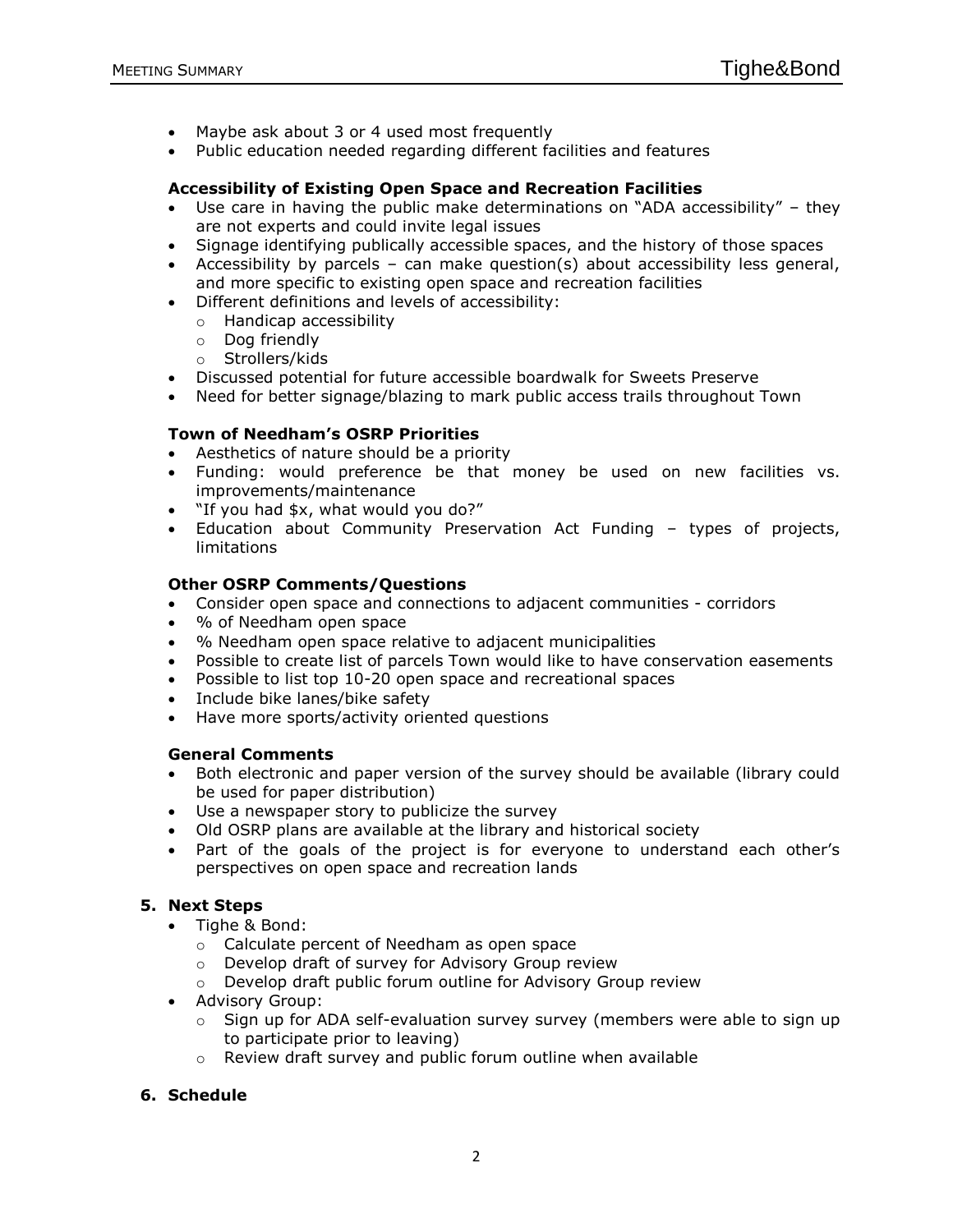- Next Committee Meeting November 2<sup>nd</sup>
- Survey November through December
- First Public Forum November  $16^{th}$  (Powers Hall)

Please direct questions or comments to Patty Carey [\(pcarey@needhamma.gov\)](mailto:pcarey@needhamma.gov) or Matt Varrell [\(mvarrell@needhammma.gov\)](mailto:mvarrell@needhammma.gov).